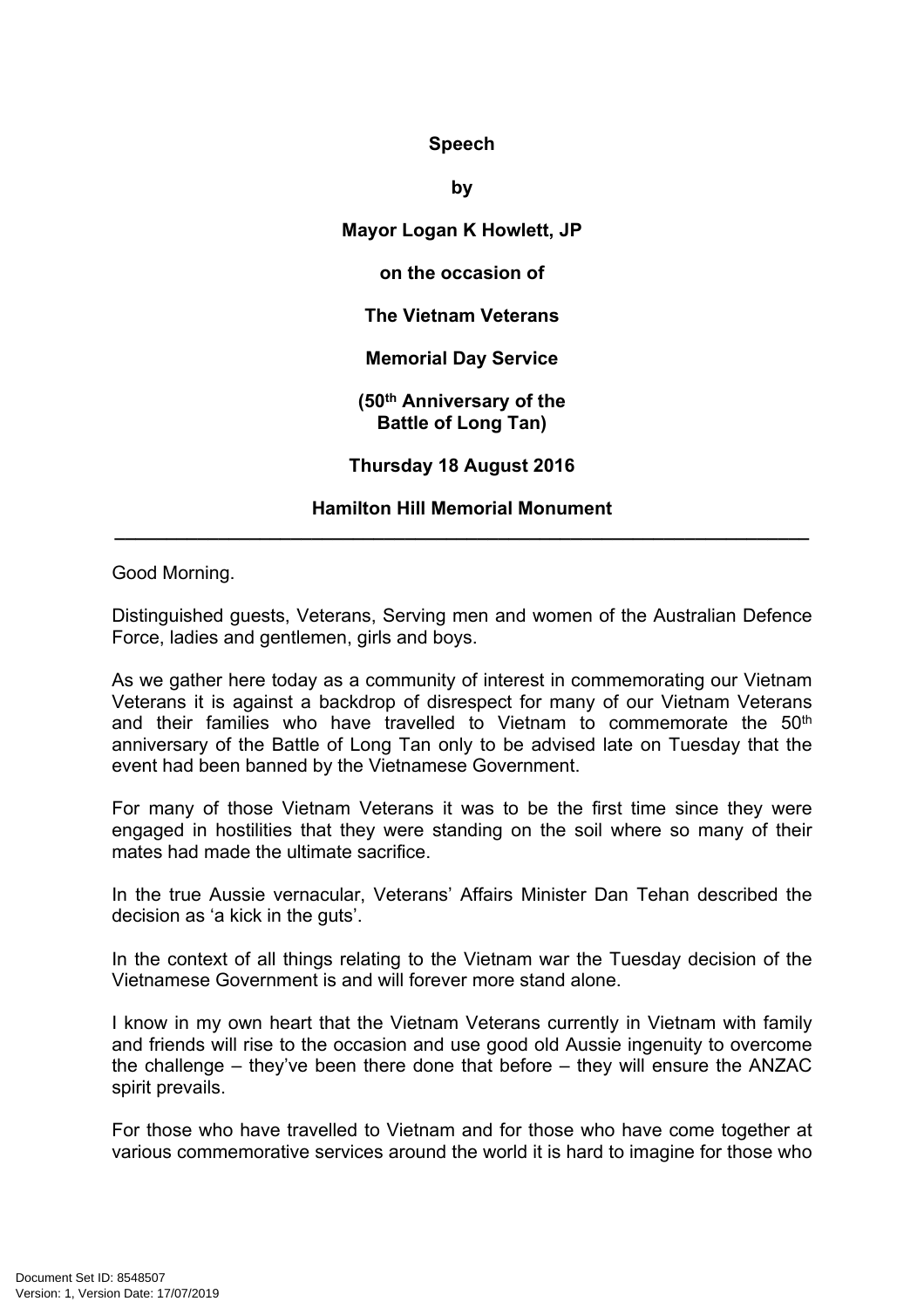survived and their family and friends that 50 years have passed before us since the Battle of Long Tan.

Nor will many believe it is 28 years since the Vietnam Memorial Pavilion was dedicated in Kings Park.

As we know, the peacefulness and tranquility of Kings Park attracts tens of thousands of visitors each year.

They come from near and far to enjoy the opportunity of families and friends coming together, to admire the views, dine at restaurants or picnic on the lawns; it is a place of great beauty and also a place of reflection.

You will find the Vietnam Memorial Pavilion in Synergy Parkland on May Drive nestled amongst a backdrop of Australian bushland and in its foreground green manicured lawns leading to a unsurpassed view over Perth with the Darling Ranges in the background.

The structure was first built in the grounds of the Karrakatta Cemetery in 1899 before being moved to its current location in 1988 thanks to the efforts of the Australian Vietnam Forces Memorial Trust who raised the funds and created the impetus for its re-location to Kings Park.

While it is a somber place of reflection for our Vietnam veterans and their families, this Pavilion is also a tribute to the freedom that all Australians enjoy largely due to the efforts of our Aussie boys who stood in the glow of the ANZAC spirit and did us proud – they kept the ANZAC tradition alive during a difficult and at times tense war.

Those at home will vividly recall how the war invaded our airwaves, become the front covers of our newspapers and added to the homeland debate in a way never seen before in our communities.

Time has healed our divisions and sacrifice has sealed our destiny.

On the occasions that my family and I visit the Vietnam Memorial Pavilion to pay our respects to the fallen:

- we wonder at the Kookaburras calling for our attention in the nearby bushland;
- we admire the children laughing and playing on the manicured lawns;
- running in and around the majestic trees;
- dodging in and out of the water playground;
- families laying out their picnic blanket to enjoy a bite to eat;
- parents and grandparents enjoying their day in the sun, talking about their plans for the future, the next holiday, sporting day or the myriad of other things that drift into our minds or that are sparked by the conversations we are engaged in.

We all know without saying that our freedom has and continues to quaranteed by:

- those who made the ultimate sacrifice,
- those who became the Veterans we have grown to admire and respect; and